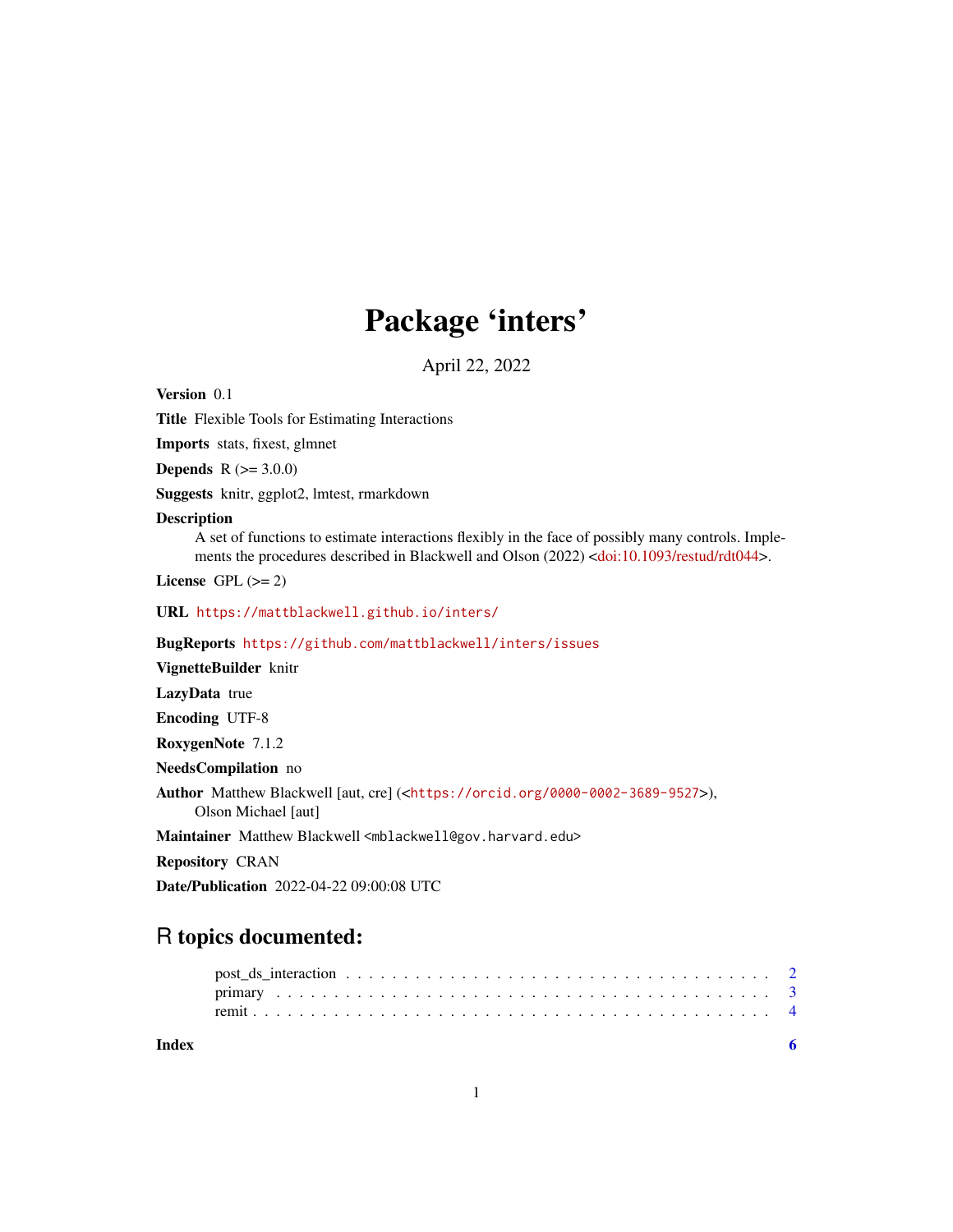<span id="page-1-0"></span>post\_ds\_interaction *Post-double selection estimator for interactions*

#### Description

post\_ds\_interaction applies post-double selection to the estimation of an interaction in a linear model.

#### Usage

```
post_ds_interaction(
  data,
  treat,
 moderator,
  outcome,
  control_vars,
 panel_vars = NULL,
 moderator_marg = TRUE,
  cluster = NULL,
 method = "double selection"
)
```
#### Arguments

| data           | data. frame to find the relevant variables.                                                                                                                                                                   |
|----------------|---------------------------------------------------------------------------------------------------------------------------------------------------------------------------------------------------------------|
| treat          | string with the name of the treatment variable.                                                                                                                                                               |
| moderator      | string with the name of the moderating variable.                                                                                                                                                              |
| outcome        | string with the name of the outcome variable.                                                                                                                                                                 |
| control_vars   | vector of strings with the names of the control variables to include.                                                                                                                                         |
| panel_vars     | vector of strings with the names of categorical variables to include as fixed ef-<br>fects.                                                                                                                   |
| moderator_marg | logical indicating if the lower-order term of the moderator should be included ()                                                                                                                             |
| cluster        | string with the name of the cluster variable.                                                                                                                                                                 |
| method         | string indicating which method to use. The default is "double selection"<br>selects variables based on the outcome and treatment/interaction variables and<br>"single selection" only selects on the outcome. |

#### Details

The post\_ds\_interaction implements the post-double selection estimator of Belloni et al (2014) as applied to interactions, which was proposed by Blackwell and Olson (2019). Variables passed to panel\_vars are considered factors for fixed effects and whose "base effects" are removed by demeaning all variables by those factors. Interactions between the moderator and all variables (including the factors generated by panel\_vars) are generated and passed to the post-double selection procedure. Base terms for the treatment, moderator, and control variables are forced to be included in the final post-double selection OLS. The cluster argument adjusts the lasso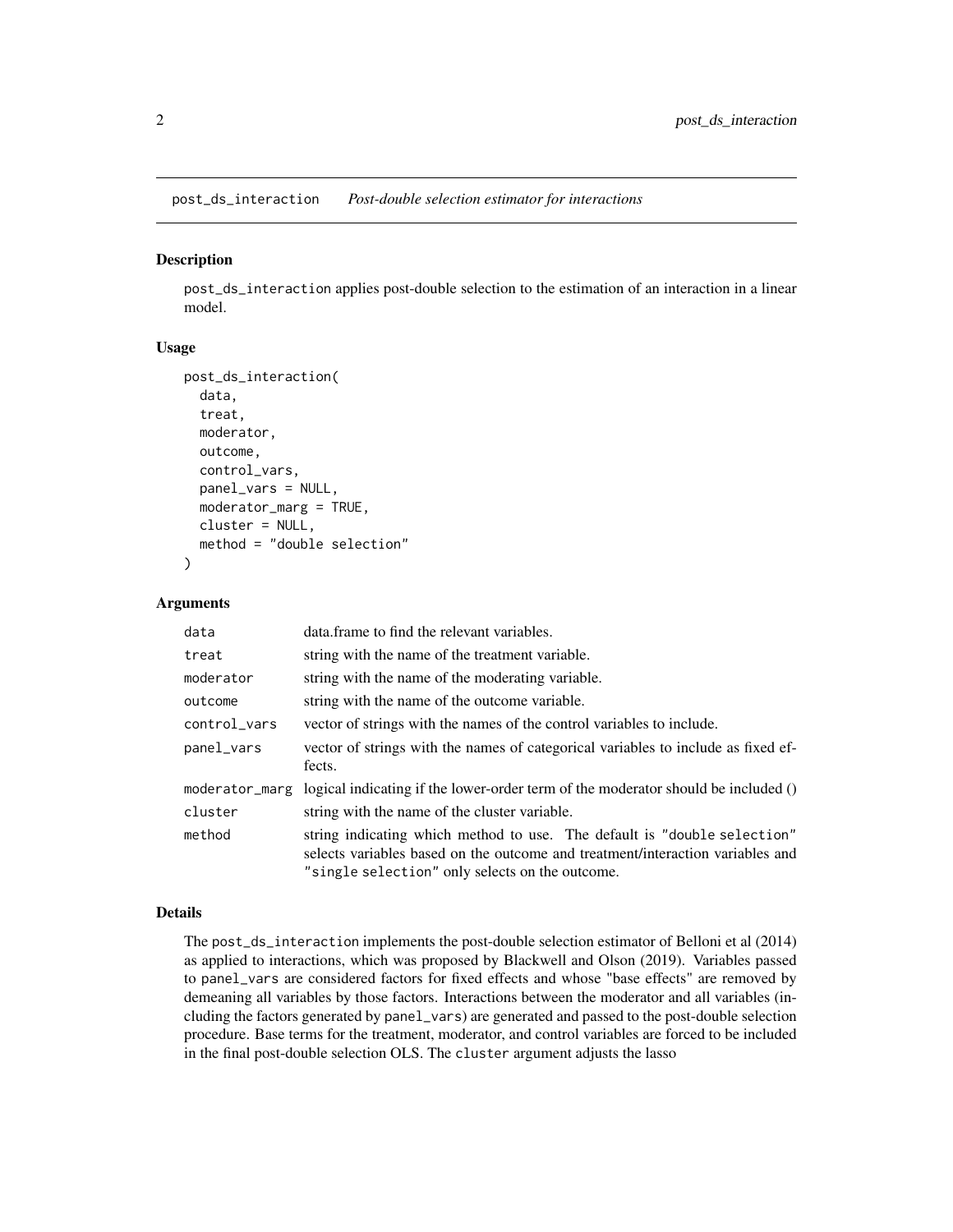#### <span id="page-2-0"></span>primary 3

#### Value

Returns an object of the class lm with an additional clustervcv object containing the cluster-robust variance matrix estimate when cluster is provided.

#### References

Alexandre Belloni, Victor Chernozhukov, Christian Hansen, Inference on Treatment Effects after Selection among High-Dimensional Controls, The Review of Economic Studies, Volume 81, Issue 2, April 2014, Pages 608-650, doi: [10.1093/restud/rdt044](https://doi.org/10.1093/restud/rdt044)

Matthew Blackwell and Michael Olson.. "Reducing Model Misspectation and Bias in the Estimation of Interactions." Political Analysis, 2021.

#### Examples

```
data(remit)
controls <- c("l1gdp", "l1pop", "l1nbr5", "l12gr", "l1migr",
"elec3")
post_ds_out <- post_ds_interaction(
 data = remit, treat = "remit",moderator = "dict", outcome = "Protest",
 control_vars = controls,
 cluster = "caseid"
)
```
primary *Data on the direct primary in US congressional elections*

#### Description

A data set on the presence of the direct primary in U.S. congressional elections and the vote shares for the Democratic, Republican, and third parties. Based on ICPSR Study 6985

#### Usage

primary

#### Format

A data frame with 1164 observations and the following 7 variables:

state name of the state

year year of the congressional election

dem\_share percentage of the total vote cast for the Democratic candidate, 0-100

rep\_share percentage of the total vote cast for the Republican candidate, 0-100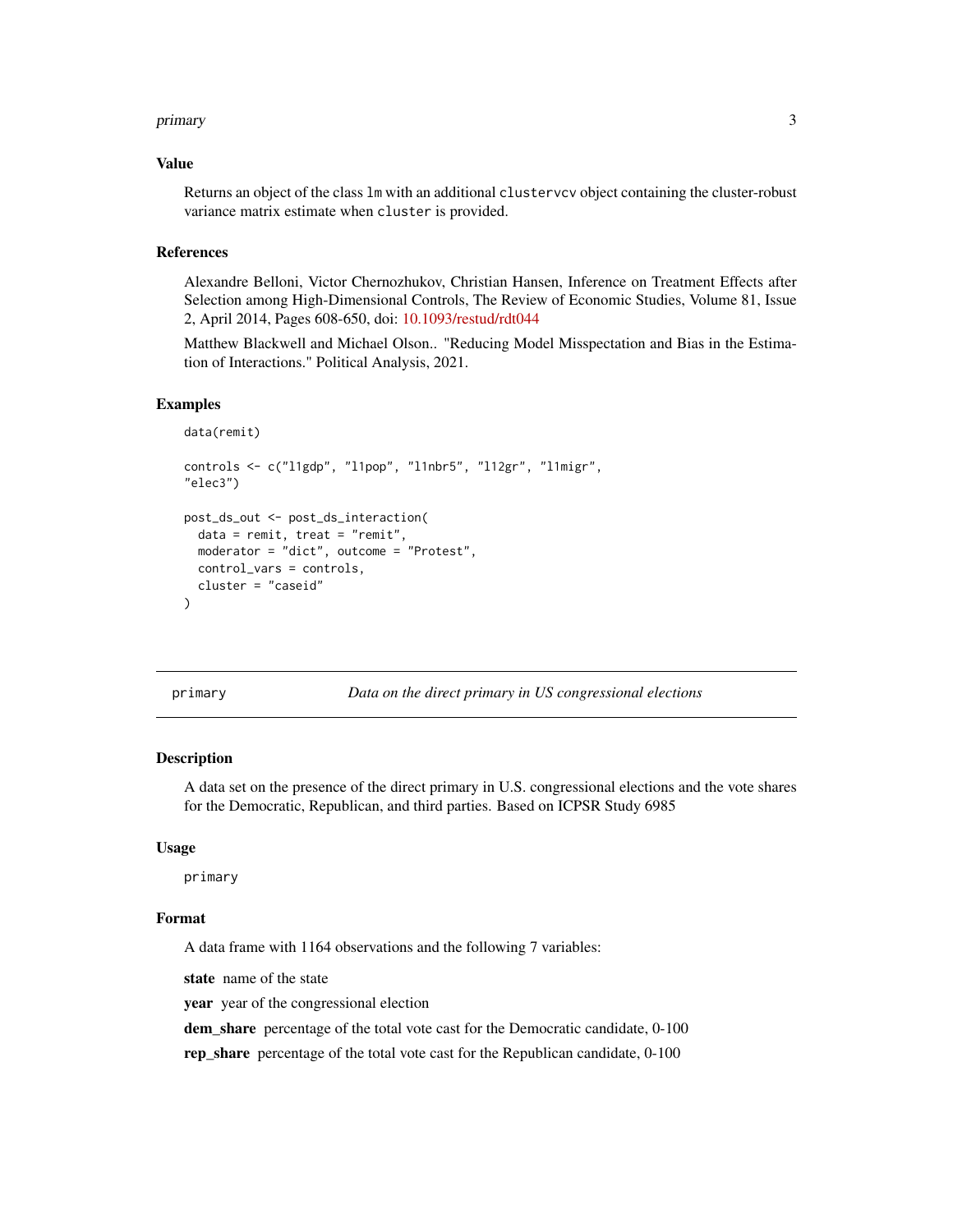<span id="page-3-0"></span>

other\_share percentage of the total vote cast for other parties, 0-100 **primary** binary variable indicating if the state had the direct primary  $(=1)$  or not  $(=0)$ south binary variable indicating if the state is in the South  $(=1)$  or not  $(=0)$ 

#### Source

<https://www.icpsr.umich.edu/icpsrweb/ICPSR/studies/6895>

#### References

David, Paul T., and Claggett, William. Party Strength in the United States: 1872-1996. Ann Arbor, MI: Inter-university Consortium for Political and Social Research [distributor], 2008-09-10. https://doi.org/10.3886/ICPSR06895.v1

remit *Cross-national data on remittances and protest*

#### **Description**

A data set to replicate the findings of Escrib\'a-Folch, Meseguer, and Wright (2018). Data and data descriptions are from that paper's replication data, available at doi: [10.7910/DVN/TVZQG6](https://doi.org/10.7910/DVN/TVZQG6)

#### Usage

remit

#### Format

A data frame with 2429 observations and 14 variables:

Protest standardized measure of latent protest from Chenoweth et al. (2014)

remit natural log of the 2-year lagged moving average of total remittances received in constant US dollars

dict binary indicator of autocracy or democracy from Geddes, Wright, and Frantz (2014)

l1gdp natural log of one-period lagged gdp per capita

- l1pop natural log of one-period lag of population
- l1nbr5 lagged mean latent level of protest in countries with capital cities within 4000km of the target country's capital

l12gr two-year lagged moving average of GDP per capita growth (in percent)

l1migr natural log of lagged net migration in millions

elec3 indicator for multiparty election in that year, year prior, or year after

cowcode country code from correlates of war dataset

period six ordinal time periods

caseid numerical code for autocratic regime case name

year year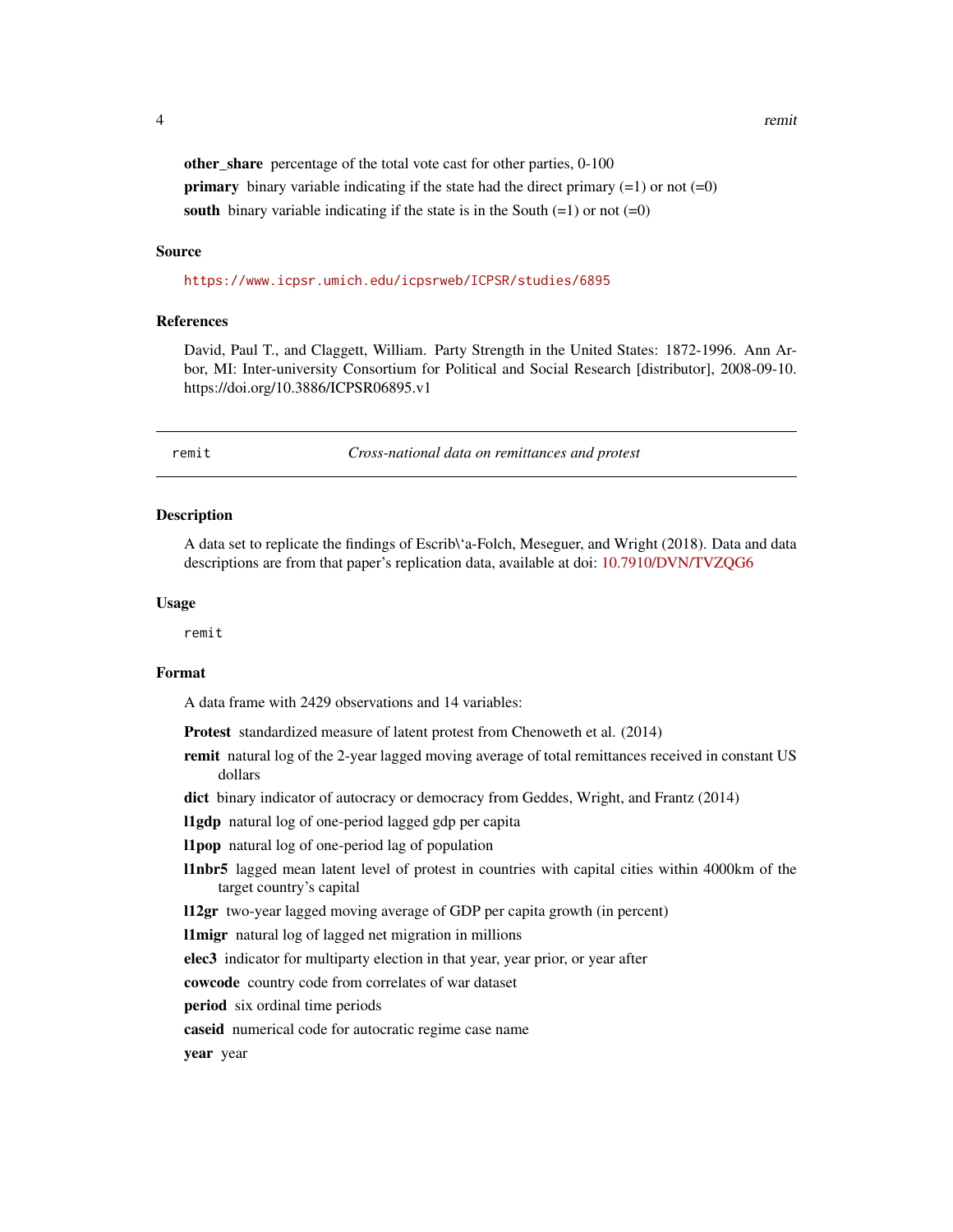#### remit 5

#### Source

doi: [10.7910/DVN/TVZQG6](https://doi.org/10.7910/DVN/TVZQG6)

#### References

Escrib\'a-Folch, A., Meseguer, C. and Wright, J. (2018), Remittances and Protest in Dictatorships. American Journal of Political Science, 62: 889-904. doi: [10.1111/ajps.12382](https://doi.org/10.1111/ajps.12382)

Wright, Joseph, 2018, "Replication Data for: Remittances and Protest in Dictatorships", doi: [10.7910](https://doi.org/10.7910/DVN/TVZQG6)/ [DVN/TVZQG6,](https://doi.org/10.7910/DVN/TVZQG6) Harvard Dataverse, V1, UNF:6:IE6OqUb3EB5AIDYKI28mgA== [fileUNF]